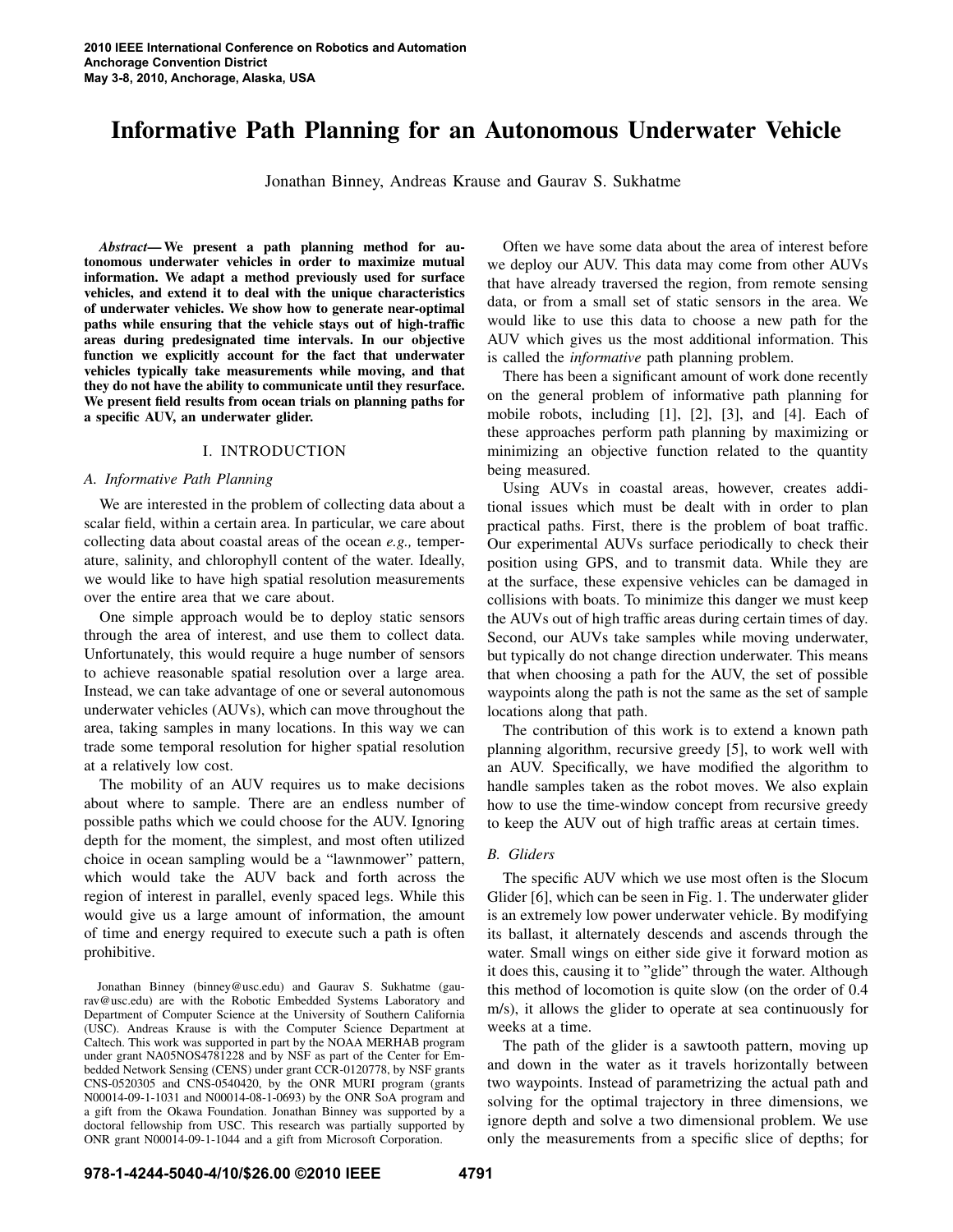

Fig. 1. The Slocum Glider, resting at the surface before diving.

example measurements taken between a depth of 10 meters and a depth of 15 meters.

We work with the gliders as part of USC CINAPS [7]. Other researchers in CINAPS are working on related problems, such as tracking Harmful Algal Blooms (HABs) [8], and improving trajectory design using ocean models [9].

#### II. PROBLEM DESCRIPTION

We describe the possible mission plans for the glider as a graph  $G = E, V$ , where each node  $v \in V$  is a possible waypoint for the glider, and each edge  $e \in E$  is one possible leg of the glider's path. A possible path for the glider is then described as a list  $P = [v_1, v_2, ..., v_k]$  of nodes, in the order in which they would be visited. We wish to choose the glider's path such that it maximizes a function  $f(P)$  of the path.

The goal of the path planning is to model a scalar field such as temperature or salinity, represented by a random variable  $X$  at each location in the graph. Following [10], for  $f(P)$  we use the mutual information,  $I(\cdot)$ , between the sampled and unsampled locations. This can be defined in terms of the reduction in entropy,  $H(\cdot)$ , of the unsampled locations after taking the new samples into account,

$$
I(X_{V_p}; X_{V-V_P}) = H(X_{V-V_P}) - H(X_{V-V_P}|X_{V_P}). \tag{1}
$$

Here  $X_{V_P}$  are the random variables for the locations at which we collect samples along the path, and  $X_{V-V_P}$  are the variables for locations where we do not collect samples.

In order to calculate the entropy, we model the underlying scalar field using a Gaussian process [11]. In a Gaussian process, given samples at a set of points  $X_{V_P}$  we can calculate the covariance and mean at another set of points  $X_{V-V_P}$ . The entropy can then be calculated using the covariance.

In a Gaussian process, the kernel function used to create the kernel matrices is parametrized by hyper-parameters, which are typically learned from the data. Because of this, it is useful to have some pilot data that can be used to make an initial estimate of the hyper-parameters. In the simple kernel function which we use, the hyper parameters describe how quickly the function varies spatially.

# *A. Submodularity*

In order to allow an efficient solution, in this work we assume that the function  $f(P)$  is submodular. Submodularity expresses the idea of diminishing returns: a new sample provides less information once a large number of samples have been taken. Mutual information is shown to be submodular in [12]. For a set function to be submodular, it must satisfy

$$
f(A \cup \{s\}) - f(A) \ge f(B \cup \{s\}) - f(B), \tag{2}
$$

for all sets  $A \subseteq B \subseteq V$  and elements  $s \in V - B$ [10]. We do not give more detail here, but [13] has a good explanation of why to use mutual information in sensor placement problems.

# III. ALGORITHM

### *A. Recursive Greedy*

We make use of the recursive-greedy algorithm for the submodular orienteering problem presented in [5]. It provides a logarithmic approximation guarantee with much better running time than brute force methods. The running time is  $O((2nB)^{i} \cdot T_f)$  where *n* is the number of possible waypoints,  $B$  is the maximum length for the path,  $i$  is the number of recursions which increases logarithmically with the length of the optimal path, and  $T_f$  is the maximum time required to evaluate the objective function (mutual information in our case).

The algorithm works recursively. When looking for a path from node  $s$  to node  $t$ , it splits the problem in half, and tries all possible middle points on the path. For each possible middle point, it tries all possible lengths  $b$  for the first half (thereby leaving  $B - b$  for the second half.) The algorithm commits to the best solution it can find for the first half of the path before starting the second half, which is why it is only an approximation. Still, it provides a solution with a reward of at least  $f_x(P^*)/[1 + log k]$ , where  $f_x(P^*)$  is the reward obtained by the optimal solution and  $k$  is the length of the optimal path, as shown in [5].

Because the algorithm works by enumerating all possible values for the length allocated to the first half of the path, it requires  $B$  to be an integer value. The quantities which make sense to use for path length, distance and time, are actually continuous. This turns out to be only a small issue however. If we want to be able to represent path lengths from 0.0 to 10.0 with a resolution of 0.1, for instance, we can simple multiply all lengths by 10 and use a value of 100 for  $B$ . This illustrates the trade off that we face: increasing B allows better resolution, but increases running time.

To handle this problem, [5] also presents a way to use bounds on the reward function to make the running time depend only logarithmically on B. Although we did not need to do this for the results in this paper, it may be useful when looking at much longer paths.

#### *B. Avoiding High Traffic Areas Using Time Windows*

Because we operate our AUVs in a coastal area, we must take care to avoid boat traffic. Specifically, we need to keep the AUV out of busy areas during times of day when boat traffic is high, because otherwise it could be run over while at the surface. This includes areas near marinas where boats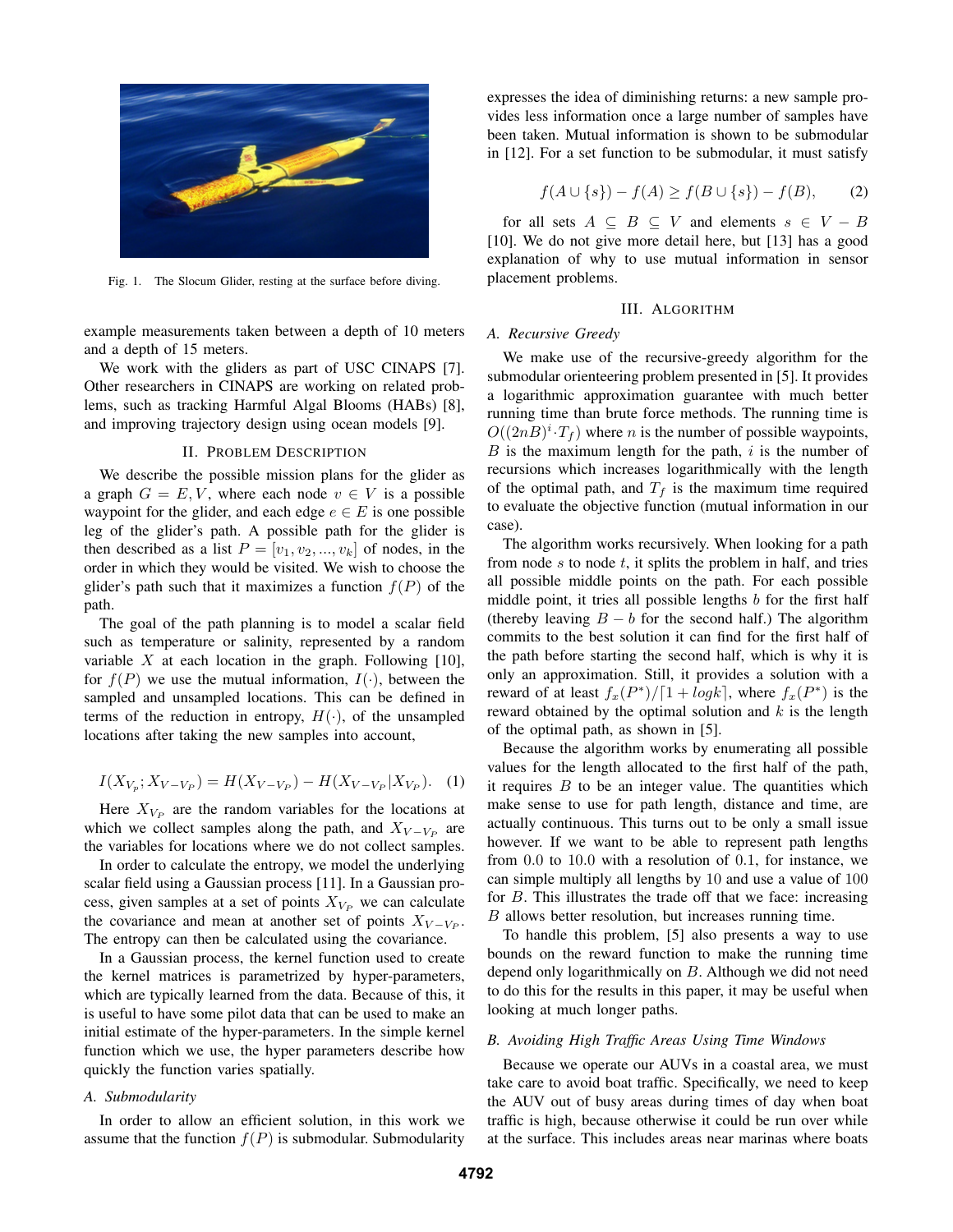

Fig. 2. Shipping lanes between Santa Catalina island and Los Angeles.

often go in and out during the day, as well as shipping lanes. Fig. 2 shows the two major shipping lanes between Santa Catalina island and Los Angeles in the Southern California Bight  $(SCB)^1$ , the area in which we typically operate.

In [5], a time-window variant of the recursive greedy algorithm is also discussed. Adding time windows requires checking to make sure that each time the path is split, the middle node is visited within some allowed time window. As shown in [5], the same approximation guarantee and running time hold for the time window variant. We use these time windows to keep the glider out of dangerous areas during high traffic times.

# *C. Edge based objective*



Fig. 3. An example of a glider trajectory through the water. It glides forward and downward, then glides back up. The dotted line shows one depth slice; the intersection of this line with the glider path gives the set of points at that depth that the glider would obtain.

The glider is moving up and down in the water in a sawtooth pattern as it moves between each waypoint, and so takes samples at many different depths, as can be seen in Fig. 3. If we restrict ourselves to only a thin slice of depths, such as the ones in the shaded box, then the set

<sup>1</sup>The SCB is the oceanic region contained within 32° N to 34.5° N and −117◦ E to −121◦ E

of samples are taken at approximately evenly spaced points along a straight line. If we place candidate waypoints in a regular grid over the area in which the glider is operating, and add edges between nearby waypoints, then we get a graph like the one in Fig. 4(a). We then place a set of evenly spaced points on each edge, approximating the positions of the samples that the glider would take as it moved between those two waypoints, as shown in Fig. 4(b).

In order to ensure that the original proof of the approximation guarantee in [5] still holds when using these edge points, we construct a new graph  $G'$ . Graph  $G'$  has all the nodes of G, plus one node for each point that we added along the edges. The graph  $G'$  in Fig. 4(c) corresponds to the graph  $G$  shown in Fig. 4(a) and 4(b).

Normally, adding so many extra nodes to the graph would greatly increase the running time of the recursive-greedy algorithm. In this case, however, we note that since the glider cannot actually change course at any of these points along each edge, they do not increase the number of possible paths. Because of this we are able to run the recursive greedy algorithm using only the nodes from the original graph  $G$ , but using  $G'$  to determine the sample points that need to be used to evaluate the objective function for each path.

When we calculate the objective function  $f(P)$  during recursive-greedy, instead of using the reward that would be obtained from sampling at each node on the path, we use the reward that would be obtained by sampling at the points along each edge traveled in the path. Because this does not change the number of times which  $f(P)$  is evaluated, the only term that is affected in the running time is  $T_f$ , the maximum time to evaluate the objective function for a path.

| <b>Algorithm 1</b> Algorithm: RG-EB $(s, t, \sigma, \tau, X, i)$         |
|--------------------------------------------------------------------------|
| if $\tau < R(t)$ or $l(s,t) + \sigma > D(t)$ then return Infeasible      |
| $m \Leftarrow 0$                                                         |
| $P \Leftarrow s, t$                                                      |
| <b>if</b> $i = 0$ then return P                                          |
| for $v \in V$ do                                                         |
| for $\sigma < b < \tau$ do                                               |
| $P_1 \leftarrow \text{RG-EB}(s, v, \sigma, \sigma+b, X, i-1)$            |
| $V_1 \leftarrow$ expand-edges $(P_1, G, G')$                             |
| $P_2 \leftarrow \text{RG-EB}(v, t, \sigma + b, \tau, X \cup V_1, i - 1)$ |
| $V_2 \leftarrow$ expand-edges $(P_2, G, G')$                             |
| if $f_X(V_1 \cup V_2) > m$ then                                          |
| $P \Leftarrow P_1 \cdot P_2$                                             |
| $m \Leftarrow f_X(V_1 \cdot V_2)$                                        |
| end if                                                                   |
| end for                                                                  |
| end for                                                                  |
| return $P$                                                               |

The pseudocode for our algorithm is given in algorithm 1. The algorithm is based on the recursive-greedy algorithm with time windows, but has been modified to use an objective function that is based on the edges, instead of the vertices. To plan a path, the function  $RG - EB$  is called, with s as the intial waypoint of the AUV,  $t$  as the desired end waypoint,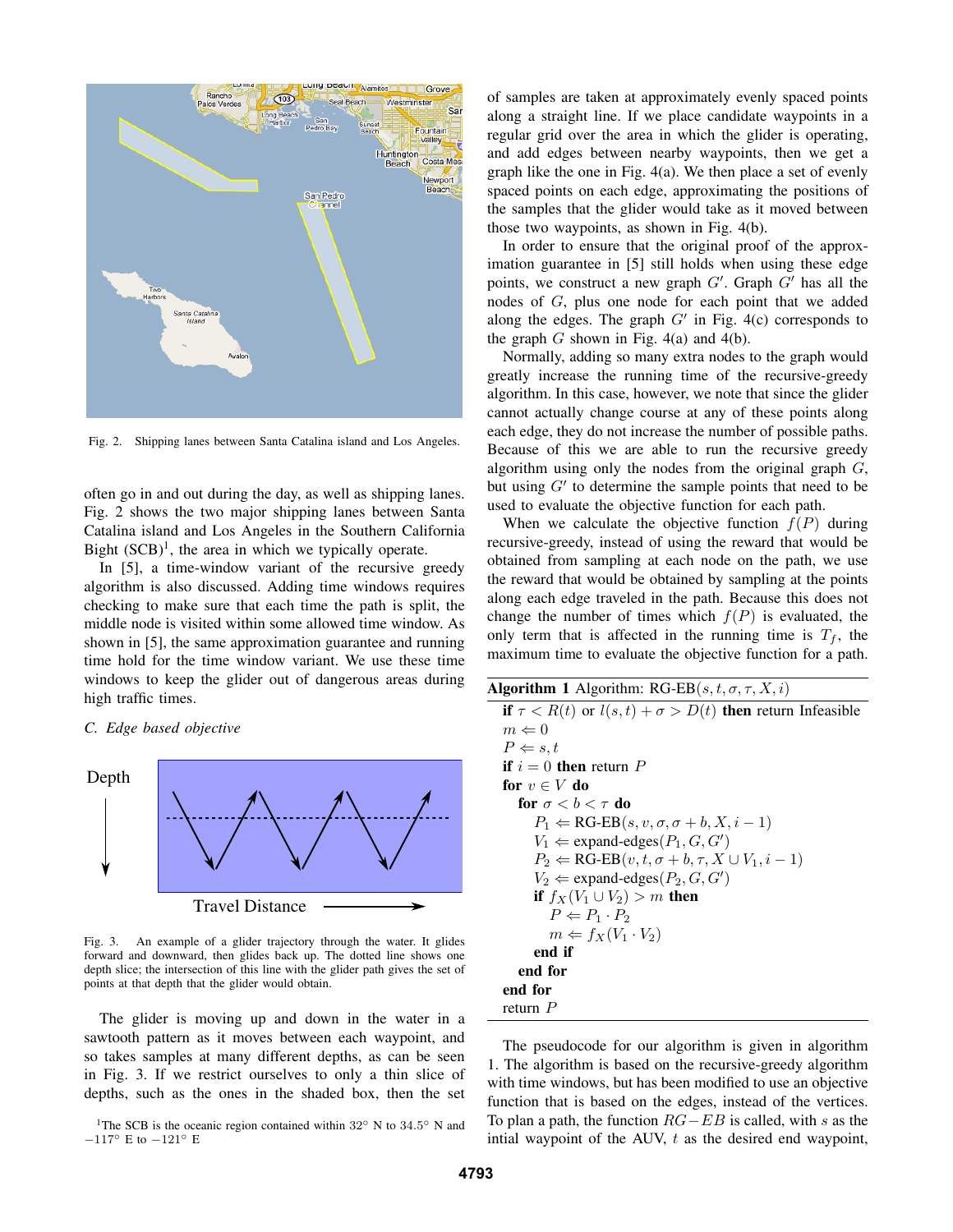







(a) A simple waypoint graph  $G$  with 4 nodes. (b) Sample points overlaid on each edge. These are the places where the glider would collect samples, were it to travel along that edge. The spatial resolution of the samples is a parameter of the algorithm.

Fig. 4.

 $\sigma$  as the start time,  $\tau$  as the end time, X as the set of pilot measurements, and i as the maximum level of recursion.

The algorithm searches for a path on the graph  $G$ , but each time it needs to evaluate the objective function on a path  $P$ , it first calls the function expand\_edges $(P, G, G')$ , which takes a path on  $G$  and returns all of the corresponding vertices which would be visited in the graph  $G'$ .

# IV. RESULTS

To see whether this algorithm can realistically be used with the glider, we tested it on field data from an ocean deployment in the SCB. We start by giving the glider several static waypoints to visit. We then model the sensed variable in a rectangular area of interest using a Gaussian process, incorporating the samples already taken. The data points collected for pilot data are plotted in Fig. 5(a).

In a typical usage scenario, we might deploy the glider during the day and let it run for 24 hours to collect pilot data. The following day, we can run the path planning algorithm, and send the new set of waypoints to the glider. The glider can then follow the new set of waypoints for the next 24 hours.

For the results discussed here, we model the water conductivity. Normally this quantity is used to calculate the salinity of the water, but because conductivity is what we actually get from the sensor, we model it directly using the Gaussian process. We note that for oceanographic purposes, conductivity (and salinity) may not vary in interesting ways in the area which we have chosen. For testing purposes, we care only that it is a quantity for which the variations are greater than the sensor noise. In the future, we would like the path planning technique to be used in conjunction with oceanographers. In that usage scenario, the path planning would be combined with a user interface, so that a scientist could specify a sensed variable and an area of interest, along with high-traffic areas, and paths could be generated automatically.

Because this work is about our path planning algorithm, we do not provide an analysis of how well a Gaussian process models water conductivity in the ocean. We treat the objective function as a black box, and use Gaussian

processes because they are simple and fairly well understood. Any other submodular objective function could be used; for example the mutual information between variables in some more complicated model.

We give the path planning algorithm a regular grid of possible waypoints, with possible edges between neighboring waypoints. Then we use our modified recursive greedy algorithm to find the best path from the glider's current position to one of the corners of the area of interest. We give it a budget  $B$  to work with, which is a limit on the length of the path. This budget can be interpreted as the amount of time that we want the path to take. We could also choose the start and end points to be the same, so that the glider returns to its original position.

The resulting path can be seen in Fig. 5(b). Intuitively, the glider tries to choose a path that visits regions which have not yet been sampled, since these areas will give the most information. After reaching the desired end node, we have a number of choices. We could move on to another area, or we could add the measurements taken to the original pilot measurements, and use these as the pilot measurements to plan a new path for the region, reducing the uncertainty further.

In order to get a better idea of the effect that the path planning has on the uncertainty in the field being measured, we plot the variance. Fig. 5(c) shows the variance of the field when only the pilot measurements are used. Dark areas represent higher variance, and light areas represent lower variance. As expected, the variance is much lower near places where samples have been taken. It increases fairly quickly in areas farther from samples. The hyper-parameters of the kernel of the Gaussian process determine how quickly it increases.

In Fig. 5(d) we can see the effect of adding samples from the planned path. Many of the areas for which the covariance was high after incorporating the pilot measurements were sampled by the chosen path. Because the maximum path length is limited, some areas are still missed. This could be improved by extending the path length, or by incorporating the path measurements into the pilot data, planning a new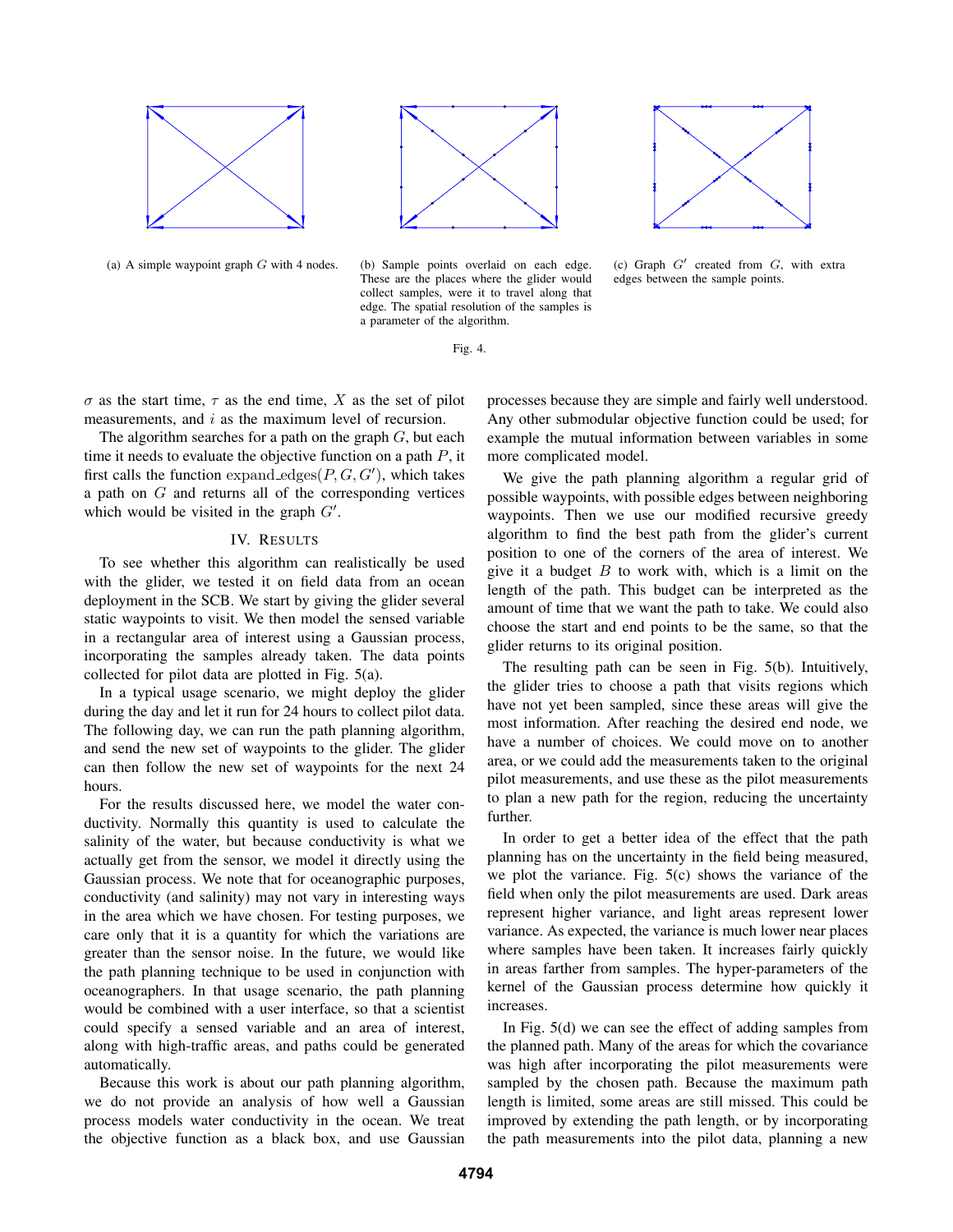

(a) The pilot data collected before path planning. Each 'x' represents one sample. Here the pilot data was collected using an initial run of the glider, but we could also use data from static buoys or remote sensing data.





(b) Recursive-greedy solution



(d) Covariance after samples from chosen path are incorporated

Fig. 5.

path, and taking more samples.

Next we show the results for the case where we create a hypothetical "high-traffic" area for the glider to avoid during peak traffic hours. The shaded region in Fig. 6 is the area that the glider must avoid. In the case where we give the glider a new path to follow each day, we often do not want it to visit waypoints in high traffic areas until nighttime.

In the resulting path in Fig. 6 the glider waits to enter the high-traffic area, continuing to sample in the safe area. Then it enters the high traffic area, collects data there "at night", and exits the area before the end of the safe time window.

#### V. CONCLUSIONS AND FUTURE WORK

We have presented a algorithm for path planning for underwater gliders which maximizes mutual information. Our algorithm adapts and extends a previous method based on the recursive greedy algorithm. In addition to generating near-optimal paths, the algorithm ensures that the vehicle stays out of high-traffic areas during predesignated time

intervals. Results from trials with a single glider at sea are encouraging.

While the recursive greedy algorithm is considerably more efficient than exhaustive search, it still takes a long time to get results on medium or large sized datasets. Because the glider typically goes long distances between waypoints, we are able to use a rough discretization of the space of possible waypoints, but computational time still limits the scalability of our approach. In order to scale up further, we could take advantage of the fact that the values at locations separated by large distances are almost entirely uncorrelated, as was done in [4]

In this work we assume that the quantity which we are measuring is time-invariant; this is only reasonable over short periods of time. The recursive greedy technique could be extended to work with time-varying quantities by adding many copies of each node in the graph, one for each possible time that it could be visited. This would greatly increase the running time of the algorithm however, so another approach